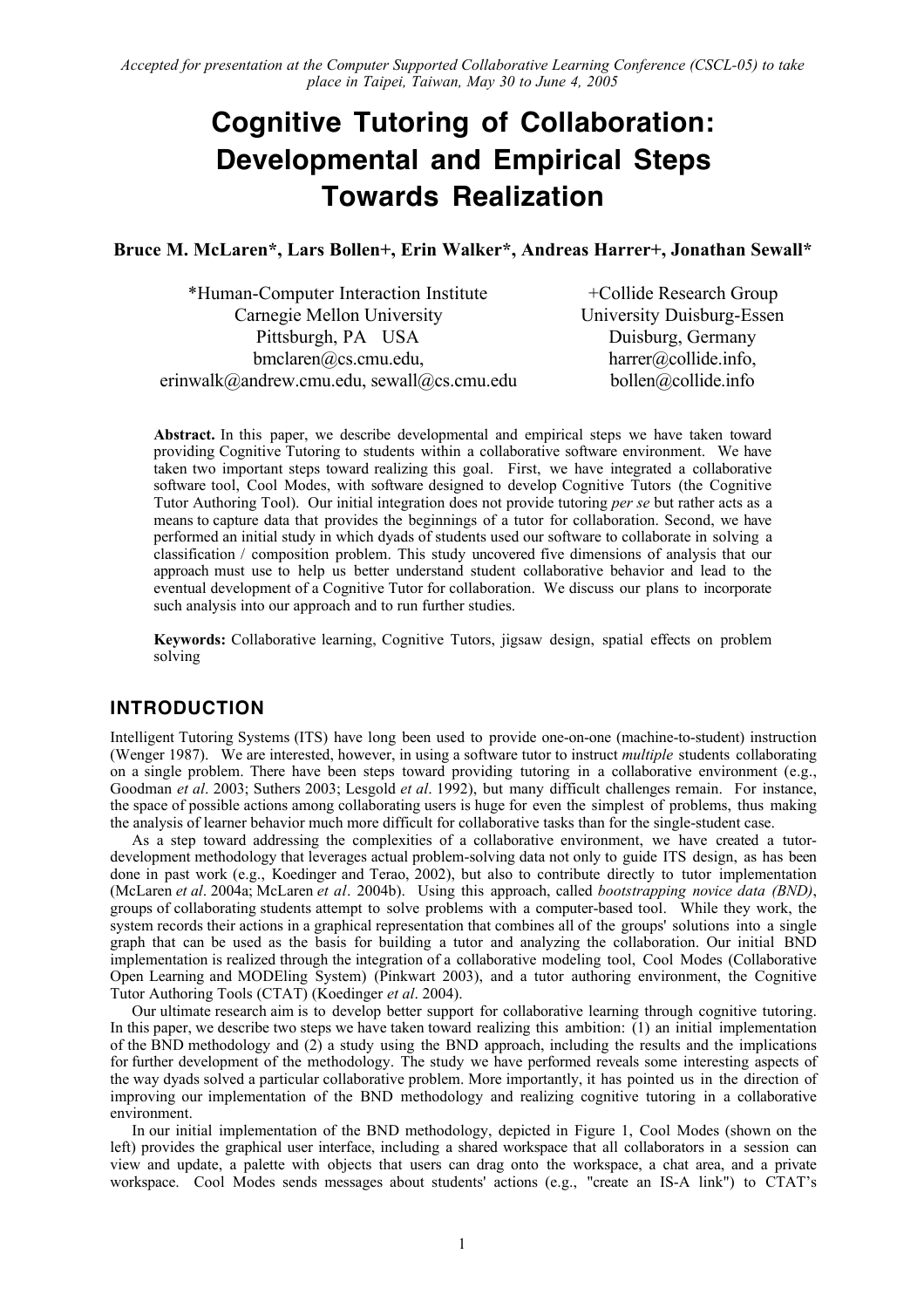Behavior Recorder (also referred to as the "BR" and shown on the right of Figure 1), which stores the actions in a *behavior graph.* Edges in the graph represent student actions and paths through the graph represent attempted solutions to the problem. The current approach keeps track of the number of times actions are taken by the various collaborating groups and presents these "traversal counts" on the edges of the behavior graph, e.g., 3 student dyads took the action from the "start state" Classification-Composition to State1. Using CTAT, a tutor author can subsequently transform the generated behavior graph into a *Pseudo Tutor*, or problem-specific tutor (Koedinger *et al.* 2004), by adding or deleting edges, labeling correct or buggy behavior, and adding hints to the edges. To use the finished graph as a tutor, the BR is switched to "model-tracing" mode in which student actions are compared to the graph, instead of recorded, and error messages and hints are delivered to the student. While our ultimate aim is use this approach to provide cognitive tutoring within Cool Modes, as well as other collaborative environments, our initial focus is somewhat more modest: We want to analyze data that was collected using the BND methodology to help us better understand both collaborative behavior and how we can enhance the BND methodology to provide more useful analysis of that behavior. The preliminary study that we have performed is an example of such an analysis.



Figure 1: The student's view of the integrated Cool Modes (left) and the Behavior Recorder (right) environment. This shared Cool Modes workspace is from a vehicle classification / composition task that was completed by a dyad of collaborating students. The behavior graph at right shows the amalgamated solutions of different collaborating groups of students.

# **DESCRIPTION OF THE STUDY**

The research question in the preliminary study was whether, in a graphical problem-solving domain, an organized arrangement of objects leads to quicker and better collaborative solutions than a disorganized arrangement. We also wondered whether student rearrangement of the objects facilitates quicker and better results and how this rearrangement might be conducted in a collaborative scenario. To explore these questions and test how the BND methodology might be a useful analysis tool, we assigned 16 students to 8 dyads and asked each dyad to solve an object-modeling problem using the Cool Modes / BR integrated system (one subject was a class assistant). The objects in the given problem were vehicles (e.g., "Car") and parts of vehicles (e.g., "Tire"). The student dyads were asked to relate the objects using classification and composition links. The students were volunteers from a "Modeling Techniques in Computer Science" course at the University of Duisburg, Germany. Seven of the students (pairs 6, 7, 8 and one in pair 5) had had previous experience with Cool Modes. All students received approximately 5 minutes of instruction on how to use the system before the experiment. The student pairs worked at separate workstations, back-to-back in the same room. They shared a single Cool Modes workspace.

To specify IS-A (i.e., classification) and PART-OF (i.e., composition) links between objects in the workspace, the students used the Unified Modeling Language, a graphical modeling technique. To stimulate collaboration we used an unequal resources design akin to jigsaw experiments (Aronson et al. 1978). One student was provided with IS-A links only and one with PART-OF links only, so that no student could solve the problem alone. Students communicated by typing statements into a chat box. The only other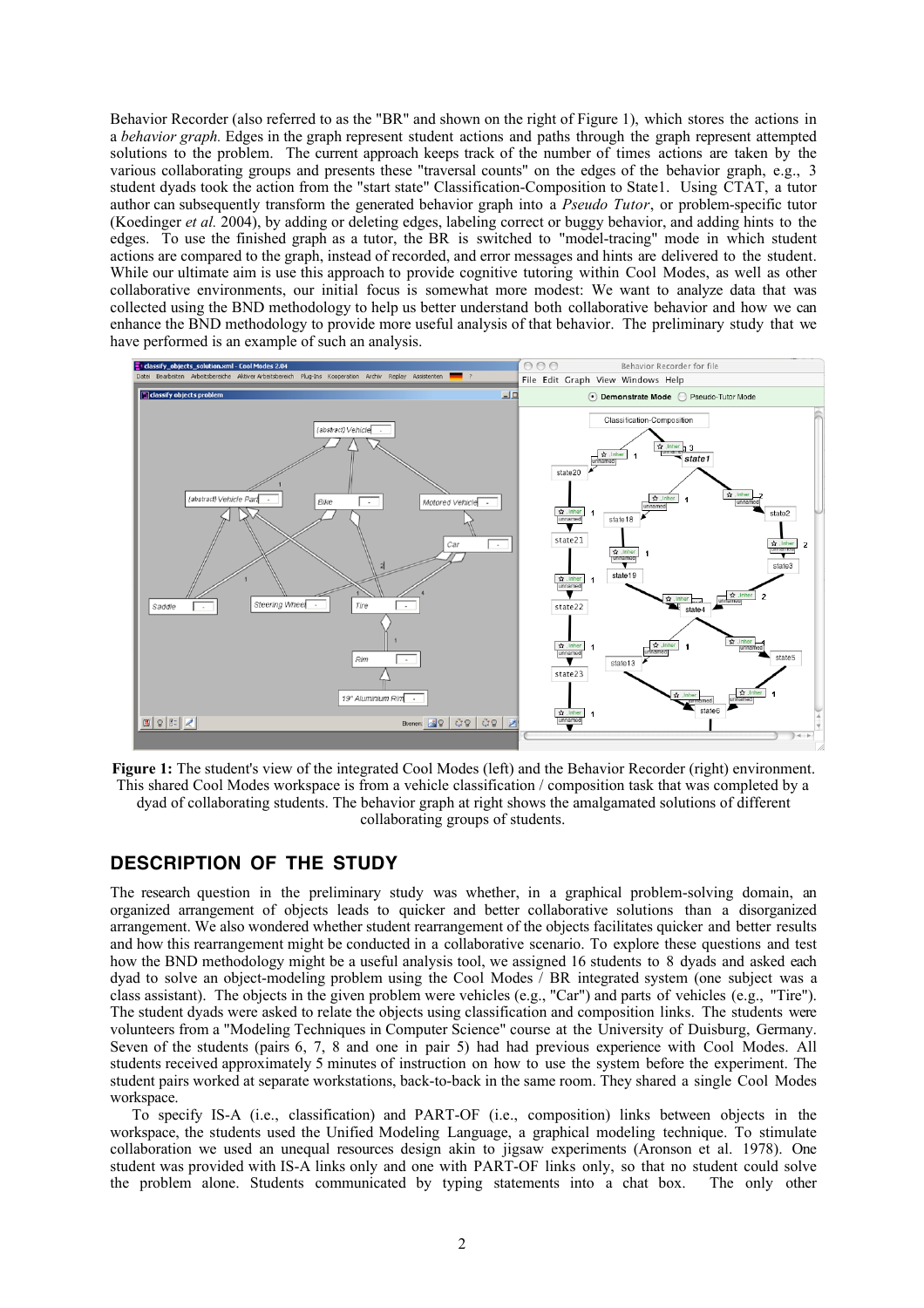communication permitted was the actual composition and repositioning steps taken by the students in the shared workspace.

The 8 groups were randomly assigned to two experimental conditions. In Condition 1, pairs attempted to solve a problem in which related objects were close to one another, providing an organized visual display of the final network. For example, the two abstract classes "Vehicle" and "Vehicle Part" were located near the top of the visual space, and most of the subclasses were located near their respective super classes. In Condition 2, pairs solved a problem for which the objects were positioned in the workspace without any clear organizational principle.

## **STUDY RESULTS AND ANALYSIS**

All 8 dyads completed the task. Students' solutions can be divided into three categories: *good* solutions (groups 5 and 8), *incomplete* solutions (groups 2, 6, and 7), and *poor* solutions (groups 1, 3, and 4). All three poor solutions were in the disorganized condition, and two of the incomplete solutions were in the organized condition. While one of the good solutions was in the organized condition, one was in the disorganized condition. There were negligible differences in the time required to complete the task between the different solution categories. The informal results suggested that a clearly organized problem state does not necessarily lead to quicker and better solutions than a disorganized problem state, but does lead to different types of errors. It is of course impossible to draw statistical conclusions about the relationship between the solutions and starting conditions with such a small sample size, but we nevertheless have made some interesting informal findings. We now describe those findings.

The conceptual distinctions between good, incomplete, and poor solutions were related to the errors committed in solving the classification  $\overline{\prime}$  composition problem. In the good solutions, errors reflected misunderstandings about the meaning of classes. Otherwise, students correctly divided the objects into subclasses and super classes and correctly placed the inheritance and composition edges. In the incomplete solutions, students only connected one inheritance or composition link from each class. As a result, they had too few links, and left out key relationships. In the poor solutions, students would often connect a class to multiple ancestor nodes of the same lineage. For example, in Group 3, students connected "Car" to both "MotorVehicle" and "Vehicle." The poor solution groups also typically created too many edges and were logically inconsistent about the connection decisions they made.

Solutions can also be characterized by the way students tended to move nodes in the shared workspace. In the good solutions, the students separated the two abstract classes, placing one at the top of the workspace and the other at the bottom. IS-A and PART-OF links flowed in opposite directions and crossed only when necessary. Objects were organized in rows that reflected their level of abstraction. In the incomplete solutions, the two abstract classes were placed relatively close to one another, all links pointed in one direction, and there were no crossed links. The objects tended to be clustered together and were organized into fewer rows than in the good solutions, but the rationale behind the organization wasn't as clear. Finally, the poor solutions had the abstract classes positioned without an obvious rationale. They had much longer edges pointing in all directions and frequently intersecting with one another. As a result, the poor groups tended to use the entire shared workspace.

We then analyzed the processes associated with the development of each solution. While working on the problem, students could take three types of actions: *chat* actions, "talking" to a partner in a chat window, *move* actions, repositioning an object in the shared workspace, and *creation/deletion* actions, creating or deleting edges. Solution types showed differences in collaborative and task-oriented behavior. In terms of collaboration, the students with the good solutions had different approaches. Group 8 worked completely collaboratively. Members would take turns moving and creating objects and for a given group of objects, one member would reposition objects while the other would create the edges. Conversely, the members of Group 5 worked completely in parallel, coordinating their actions only to correct their partner's mistakes. In the incomplete and poor groups, pair members shared the work. The poor groups were informal in their turn taking, while students in the incomplete groups would alternate taking the initiative. With the exception of Group 5, groups decided on their actions using the chat window and ensured that both members agreed on the actions being taken.

The three solution groups coordinated phases of chatting, moving, and creating/deleting differently. In the good solutions, the approaches of two pairs were dissimilar. Group 8 collaborated by alternating chat phases, move phases, and creation/deletion phases. Group 5 alternated between move phases and creation/deletion phases, and primarily communicated visually. In both groups, adjacent phases referred to the same objects and levels of abstractions, displaying a coherent problem-solving strategy. Both pairs were the only groups to have more move actions than chat actions. The incomplete groups had fewer move actions, longer phases of chatting, and fewer deletions. They adopted the inefficient strategy of discussing many future actions, creating a single edge, and then repeating the discussion. On the other hand, they would consistently reorganize objects before creating edges, which may have contributed to the tree-like organization of the classes. The poor groups engaged in long phases of chatting or moving, but showed less coherence between the objects they were discussing, objects they were creating, and objects they were moving. They deleted a lot of edges and tended to create particular edges before repositioning them. This disorganized approach probably led to the conceptual and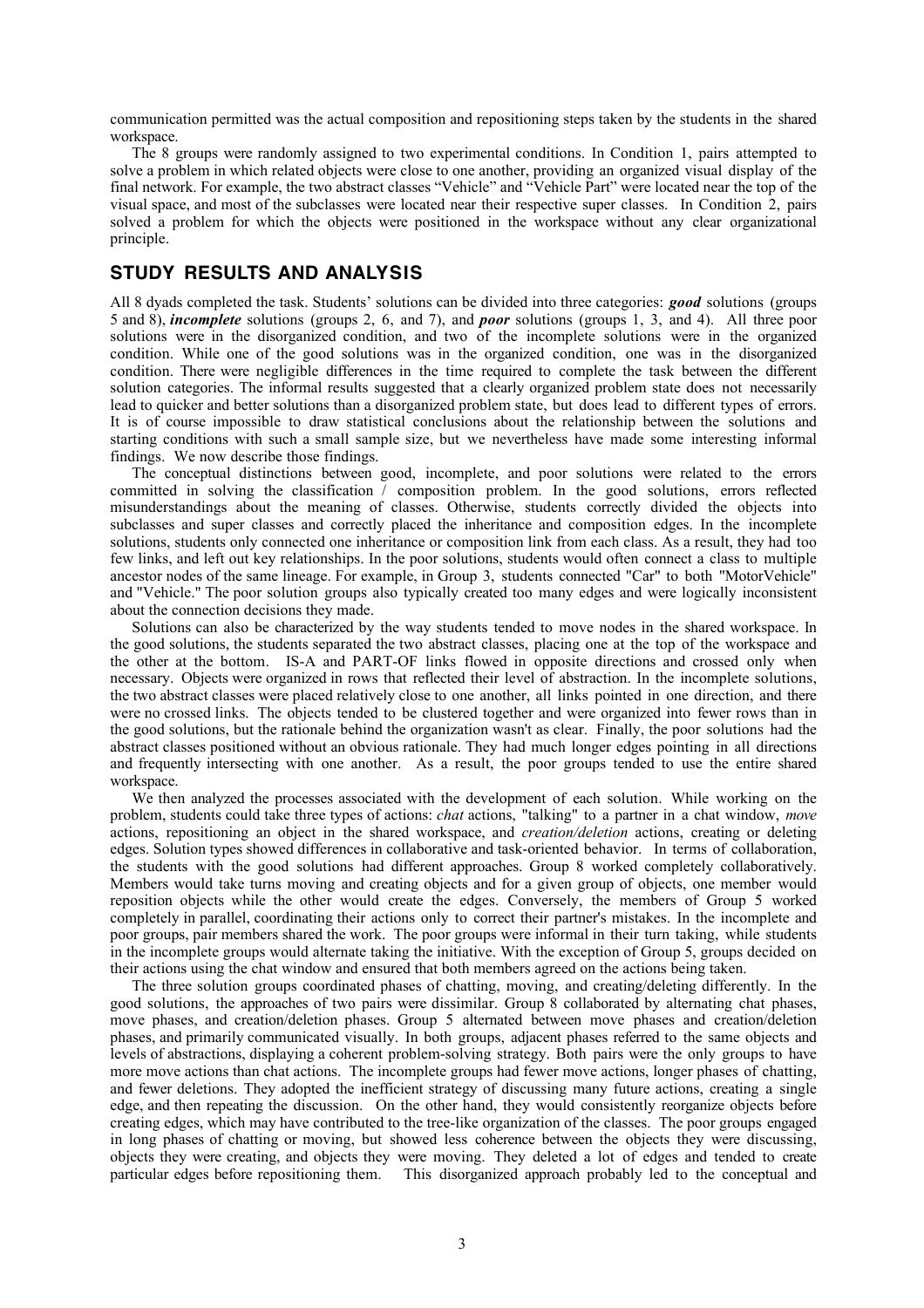visual disorganization of their final solutions. Another difference was in terms of the selection of objects: Both the good and the incomplete solutions would focus on objects based on their level of abstraction; they would manipulate a given superclass and all its subclasses, and then move on to another group of objects. On the other hand, students in the poor solutions appeared to let the problem organization guide their actions. They would draw edges based on classes that were close to one other in the shared workspace, rather than classes that were semantically related. Differences in object selection probably related to differences in the consistency of the final solutions.

These results indicate that we should focus on five elements when evaluating students' performance (at least on this particular task): *conceptual understanding, visual organization, task coherence, task coordination,* and *task selection,* (see Table 1). These elements were chosen because they represent different relevant aspects of student action that appeared to inform groups' solutions. Students within each solution type (good, incomplete, and poor) tended to make the same types of mistakes within each of these categories.

Conceptual understanding refers to a pair's ability to correctly place the inheritance and composition edges, while visual organization refers to a pair's ability to visually arrange the classes and edges in an appropriate manner. These two elements are linked; conceptual understanding of the problem was often reflected in the visual organization, and therefore conceptual steps tended to parallel organizational steps. For example, students in the incomplete solution groups appeared to believe that they could create only one inheritance or composition link extending from each object, and their solutions thus tended to take on rigid tree structures.

|                                       | Conceptual<br>Understanding                                                   | <i>Visual</i><br><b>Organization</b>     | <b>Task Coherence</b>                                                         | <b>Task Coordination</b>                                                                | <b>Task Selection</b>    |
|---------------------------------------|-------------------------------------------------------------------------------|------------------------------------------|-------------------------------------------------------------------------------|-----------------------------------------------------------------------------------------|--------------------------|
| Good<br><b>Solutions</b>              | Translation<br>mistakes                                                       | Based on<br>abstractions                 | Adjacent phases<br>referred to the same<br>objects                            | Balanced phases and<br>work distribution                                                | Based on<br>abstractions |
| <i>Incomplete</i><br><b>Solutions</b> | Overly restricted<br>definition of super<br>class / subclass<br>relationships | Based on a rigid,<br>tree-like structure | Chat phases referred<br>to far more objects<br>than subsequent<br>phases      | Strict turn-taking<br>and overly long chat abstractions<br>phases                       | Based on                 |
| Poor<br><b>Solutions</b>              | Inconsistent<br>definition of super<br>class / subclass<br>relationships      | Disorganized                             | Little<br>correspondence<br>between selected<br>objects in adjacent<br>phases | More informal turn<br>taking and overly<br>long phases<br>(particularly of<br>deletion) | Based on<br>proximity    |

|  |  |  |  | Table 1: Solution Types and Elements of Analysis |
|--|--|--|--|--------------------------------------------------|
|--|--|--|--|--------------------------------------------------|

Task coherence, task coordination, and task selection reflect student strategies for collaborating on the problem. Task coordination refers to skills in coordinating actions, without reference to the content of the actions. It includes distributing the work among group members, and spending appropriate amounts of time in each phase. The good groups exhibited successful task coordination, in part because they spent more time moving objects than talking about them. Task coherence refers to the appropriateness of the content of student actions. Students in the incomplete groups showed poor task coherence by chatting at length about many different links and then creating a single link. Task selection refers to a student's ability to set subgoals for solving the problem by drawing edges between classes in a sensible order. A breakdown in task selection leads to disorganized and incoherent solutions, as seen in the poor group. These three skills should be assessed by looking at the problem-solving process.

### **IMPLICATIONS FOR IMPROVING THE BND METHODOLOGY AND CONCLUSIONS**

One of the key goals of this study was to determine how to enhance the BND methodology to provide more helpful data and analysis. In theory, the BR should be able to facilitate analysis of all the skills from Table 1. However, these five elements are not supported in the current BR, making it difficult to classify behavior and provide tutoring support. In an attempt to produce convergent paths in the behavior graphs, we restricted input to the BR to creation and deletion actions. Unfortunately, analyzing creation and deletion appears too limited to be useful. Although the BR records sequences of actions at a single level of generality, the nature of this problem indicates that student skills at different levels of abstraction need to be addressed, and the BR needs to be able to create hierarchies of behavior graphs.

We intend to address this problem by modifying the BR to support recording at different levels of abstraction. Single chat, move, or creation/deletion actions, made by a particular user and referring to a particular object, are at the lowest level of abstraction. Separate behavior paths can be generated for the creation/deletion and move actions, and used for analyzing the conceptual understanding and visual organization. The middle level of abstraction involves the analysis of *phases* of action, or chains of the same type of action, and can deal